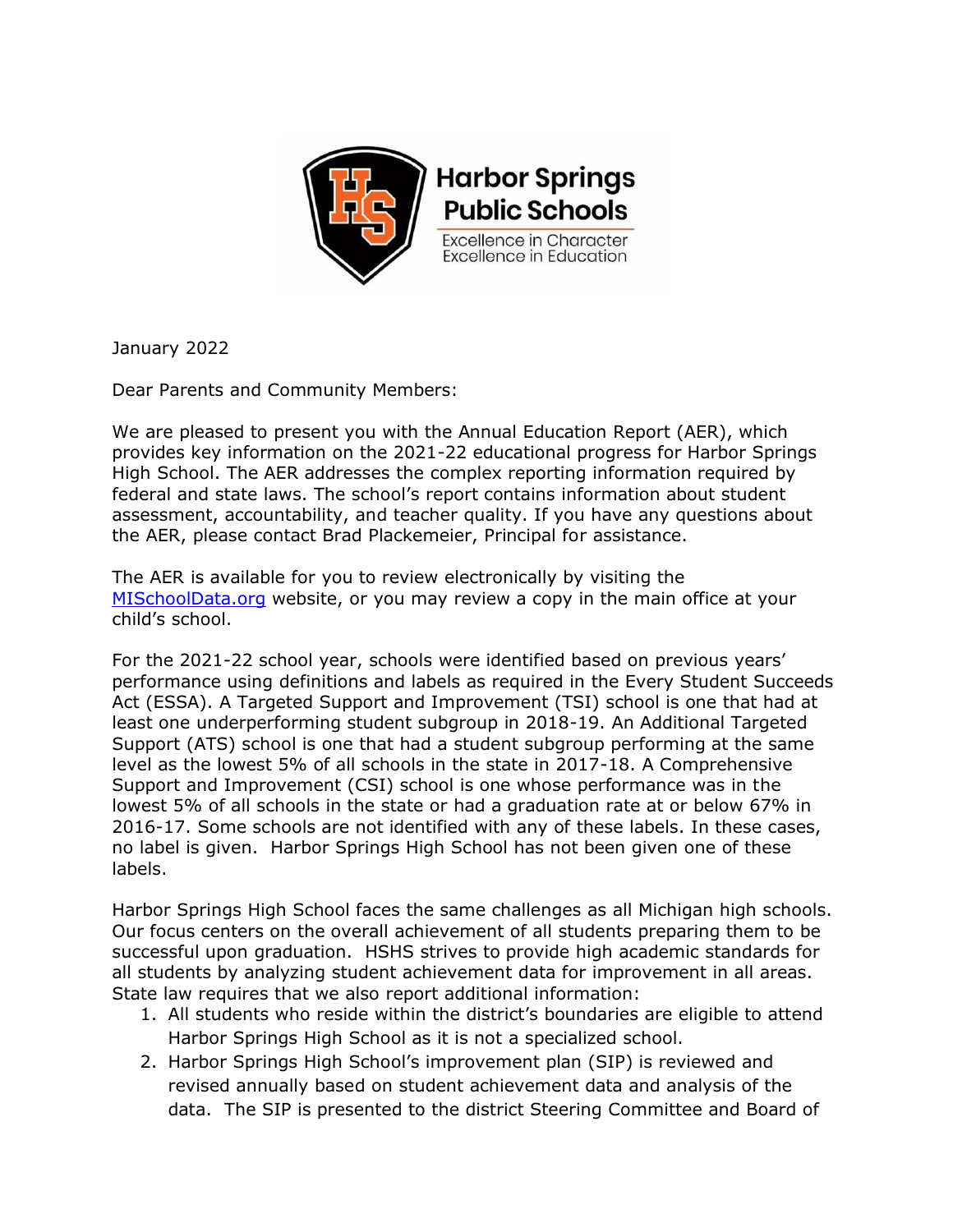Education. All goals are designed and implemented to target all students at their academic levels. A copy of the complete school improvement plan is available in the high school office. The following are the high school improvement goals:

- All students at HSHS will increase academic literacy.
- All HSHS students will increase reading comprehension.
- All students at HSHS will demonstrate increased math proficiency.
- All students at HSHS will demonstrate increased science proficiency.
- 3. The Harbor Springs School District does not have any specialized schools. However, specialized programs are offered including special education, Title I, dual enrollment, direct credit, early college, advanced placement, career and technical education (CTE), Title VI, and alternative educational choices through Charlevoix-Emmet Intermediate District.
- 4. The district core curriculum is aligned with the state core curriculum standards. The teaching staff utilize this curriculum framework for all instructional and assessment decisions. The curriculum scope and sequence can be found at www.harborps.org.
- 5. The aggregate student achievement results for HSHS can be found at **[MISchoolData](http://bit.ly/2HTgMyC)**
- 6. Harbor Springs High School Parent-Teacher Conference participation rates:
	- 2019-2020 School Year
		- Semester  $1 67%$
		- Semester 2 Not held due to COVID-19 Pandemic
	- 2020-2021 School Year
		- $\bullet$  Semester 1 25%
		- Semester  $2 23%$
- 7. The number of postsecondary enrollments (dual enrollment)
	- 2019-2020 School Year
		- Fall 2019 41 students/159 credits attempted
		- Spring 2020 44 students/169 credits attempted
	- 2020-2021 School Year
		- Fall 2020 32 students/119 credits attempted
		- Spring 2021 12 students/54 credits attempted

The number of college equivalent courses offered (AP/IB):

- AP Language & Composition
	- o 2019-2020 School year
		- 29 students enrolled
		- 21 students receiving a score leading to college credit.
	- $\circ$  2020-2021 School year
		- 22 students enrolled